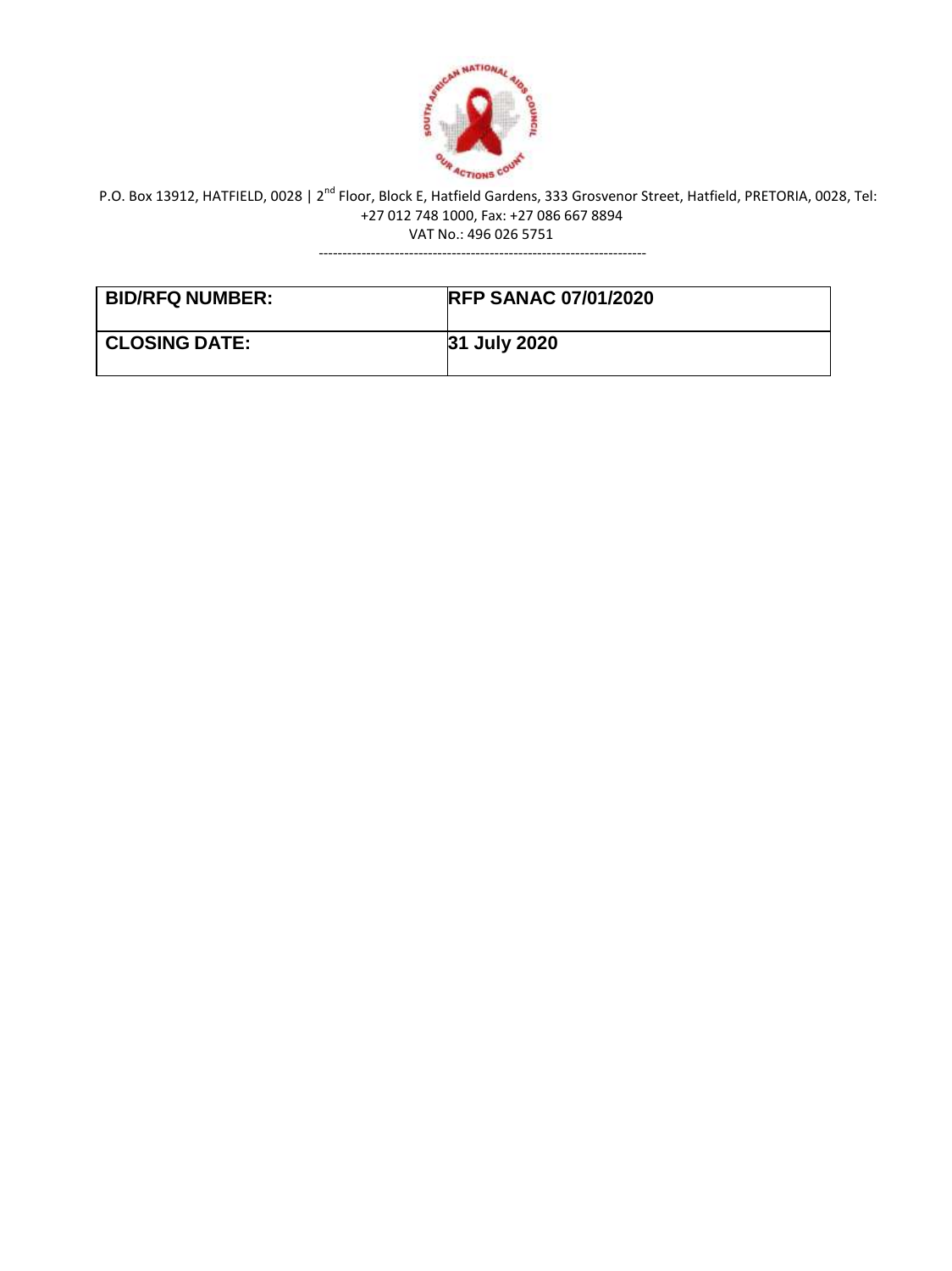

| <b>CLOSING TIME:</b>                                                                | 11:00 AM                                                                                                                                                                                                                                                       |
|-------------------------------------------------------------------------------------|----------------------------------------------------------------------------------------------------------------------------------------------------------------------------------------------------------------------------------------------------------------|
| <b>BID VALIDITY PERIOD:</b>                                                         | 90 DAYS (COMMENCING FROM THE BID                                                                                                                                                                                                                               |
|                                                                                     | <b>CLOSING DATE)</b>                                                                                                                                                                                                                                           |
| <b>DESCRIPTION OF BID:</b>                                                          | <b>Appointment of the Consultant for South</b><br>Africa's 2019 Global AIDS Monitoring<br>(GAM) Narrative Report in response to the<br>2016 United Nations General Assembly<br><b>Political Declaration on HIV/AIDS targets</b><br>and elimination commitments |
| Please Indicate whether the bidder is a: Service Provider or Independent Consultant |                                                                                                                                                                                                                                                                |
| RFP/RFQ TO BE EMAILED TO THE FOLLOWING EMAIL ADDRESSES:                             |                                                                                                                                                                                                                                                                |
| Email address:                                                                      |                                                                                                                                                                                                                                                                |
| Beullah@sanac.org.za                                                                |                                                                                                                                                                                                                                                                |
| Copied: Lifutso@sanac.org.za                                                        |                                                                                                                                                                                                                                                                |
| Copied: Mbali@sanac.org.za                                                          |                                                                                                                                                                                                                                                                |
|                                                                                     |                                                                                                                                                                                                                                                                |
| Only Email submission will be accepted due to total lockdown in South Africa        |                                                                                                                                                                                                                                                                |

**TERMS OF REFERENCE**

**Consultant for South Africa's 2019 Global AIDS Monitoring (GAM) Narrative Report in response to the 2016 United Nations General**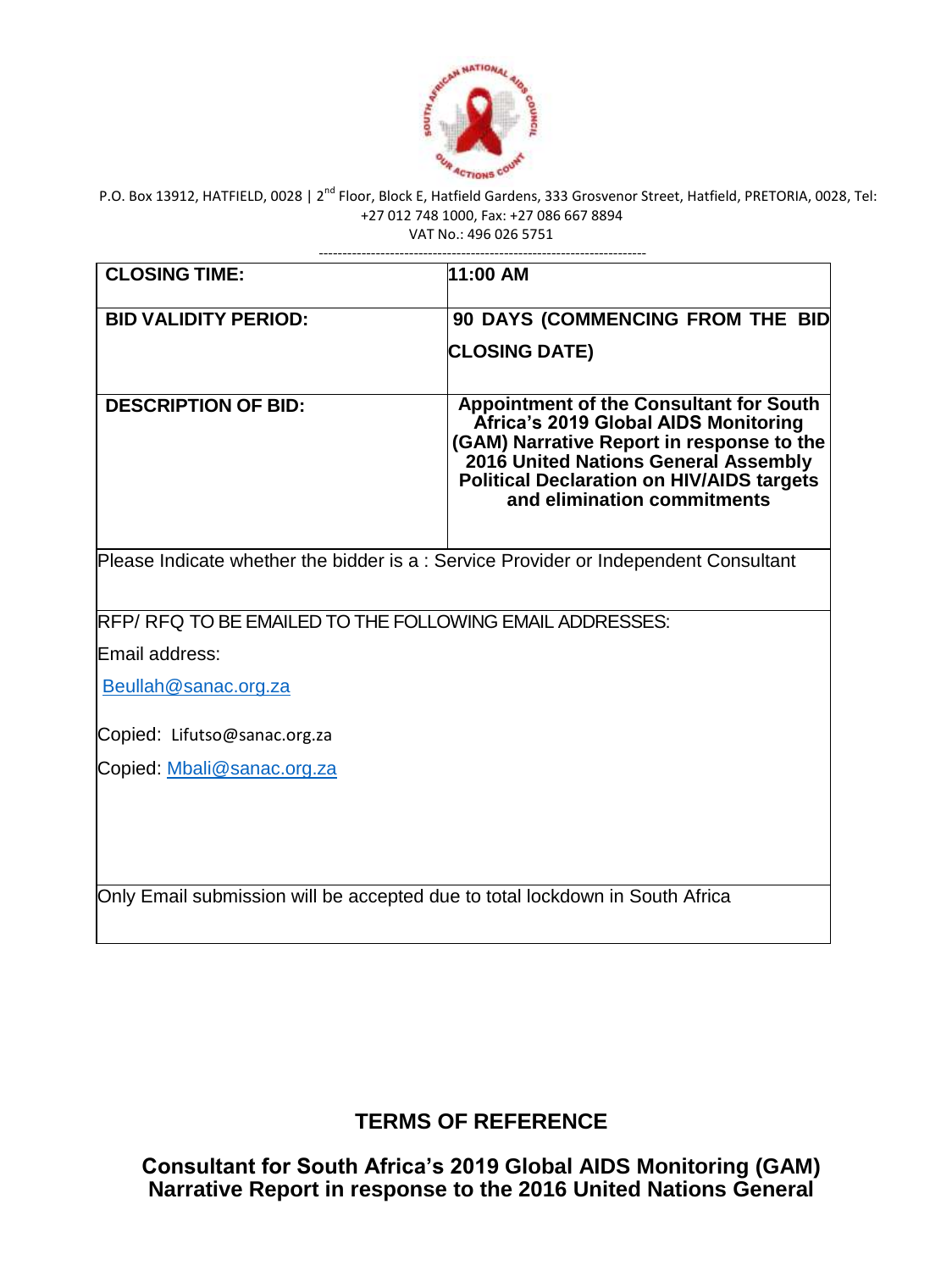

---------------------------------------------------------------------

# **Assembly Political Declaration on HIV/AIDS targets and elimination commitments**

# **South Africa National AIDS Council**

# **BACKGROUND**

The South African National AIDS Council (SANAC) brings together Government, Civil Society and the Private Sector to create a collective response to the epidemic of HIV, TB and STIs in South Africa. South Africa aims to build on the commitments made in the Political Declaration on HIV and AIDS and to set the world on course to end the epidemic by 2030 within the framework of the Sustainable Development Goals (SDGs). South Africa's aim is fulfilled by SANAC's vision. The vision of SANAC is a long-term one. It is to ensure a healthy life for all South Africans. SANAC's vision is underpinned by the commitment to ZERO new HIV and TB infections, ZERO preventable HIV and TB deaths and ZERO HIV and TB discrimination.

The 2016 United Nations Political Declaration on HIV and AIDS: on the fast-track to accelerate the fight against HIV and to end the AIDS epidemic by 2030, adopted at the United Nations General Assembly high-level meeting on AIDS in June 2016, mandated UNAIDS to support countries in reporting on the commitments in the Political Declaration. This Political Declaration was built on three previous political declarations: the 2001 Declaration of Commitment on HIV and AIDS, the 2006 Political Declaration on HIV and AIDS and the 2011 Political Declaration on HIV and AIDS. The 2016 Political Declaration indicates that a successful AIDS response should be measured by the achievement of concrete, time-bound targets. They call for careful monitoring of progress in implementing commitments and require the United Nations Secretary-General to issue annual progress reports. These reports are designed to identify challenges and constraints and recommend action to accelerate the achievement of targets. The 2019 Global AIDS Monitoring (GAM) is the third year after the transition from the Millennium Development Goals to the Sustainable Development Goals

In 2016, the international community reviewed progress towards reaching the 2020 Fast-Track commitments and expanded targets to end AIDS, notably:

- To ensure that 30 million people living with HIV have access to treatment through meeting the 90-90-90 targets by 2020.
- To eliminate new HIV infections among children by 2020 while ensuring that 1.6 million children have access to HIV treatment by 2018.
- To ensure access to combination prevention options, including pre-exposure prophylaxis, voluntary medical male circumcision, harm reduction and condoms to at least 90% of people by 2020, especially young women and adolescent girls in high-prevalence countries and key populations-gay men and other men who have sex with men, transgender people, sex workers and their clients, people who inject drugs and prisoners.
- To eliminate gender inequalities and end all forms of violence and discrimination against women and girls, people living with HIV and key populations by 2020.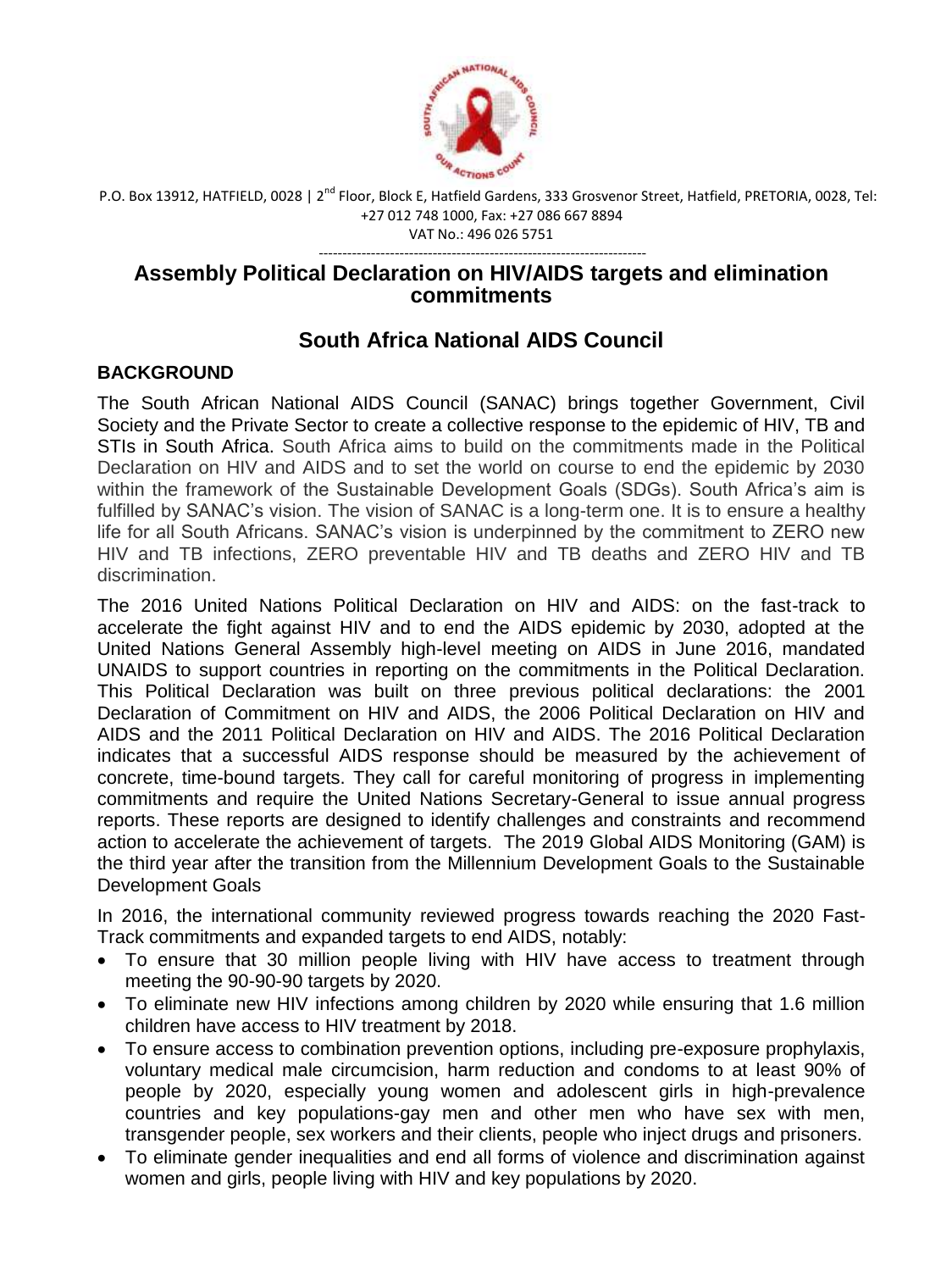

---------------------------------------------------------------------

- To ensure that 90% of young people have the skills, knowledge and capacity to protect themselves from HIV and have access to sexual reproductive health services by 2020, in order to reduce the number of new infections among adolescent girls and young women below 100 000 per year.
- To ensure that 75% of people living with, at risk and are affected by HIV benefit from HIVsensitive social protection by 2020.
- To ensure that at least 30% of all service delivery is community-led by 2020.
- To ensure that HIV investment increase to US\$ 26 billion by 2020, including a quarter for HIV prevention and 6% for social enablers.
- To empower people living with, at risk and are affected by HIV t know their rights and to access justice and legal services to prevent and challenge violations of human rights.
- To commit to taking AIDS out of isolation through people-centred systems to improve universal health coverage, including treatment for tuberculosis, cervical cancer and hepatitis B and C.

The 2019 GAM should analyse progress at country level towards achievements of the Ten Fast-Track commitments and expanded Targets, embedded in a review of overall progress of the HIV response at national level.

#### **The purpose is basically to:**

- **Analyse the 2018 data and highlight main achievements** with regards to GAM "ten commitments" and show trends over the last two years.
- Make recommendations for **increased and/or decreased trends realised based on the HIV/AIDS response in the country**.

## **1. SCOPE OF WORK:**

SANAC Secretariat intends to recruit a consultant with a solid grasp of HIV issues; namely: good knowledge of the South African context; excellent writing skills, strong qualitative and quantitative research skills, monitoring and evaluation as well as Strategic Information (SI) knowledge and skills; including an ability to work with a diverse set of people. The consultant should also have the capability of precisely summarise current data and trends using infographics where applicable.

The consultant will report to the SANAC SI Unit and also work with other partners to conduct the following tasks:

- a) Participate in weekly meetings (Face-to-face or telephonic) to discuss progress and provide a status brief to SANAC;
- b) Conduct a desk review of relevant documents (i.e. policies, strategies, laws, guidelines, reports etc.) related to the HIV response to show progress to date;
- c) Review reported data and analyse to show trends including appropriate infographics;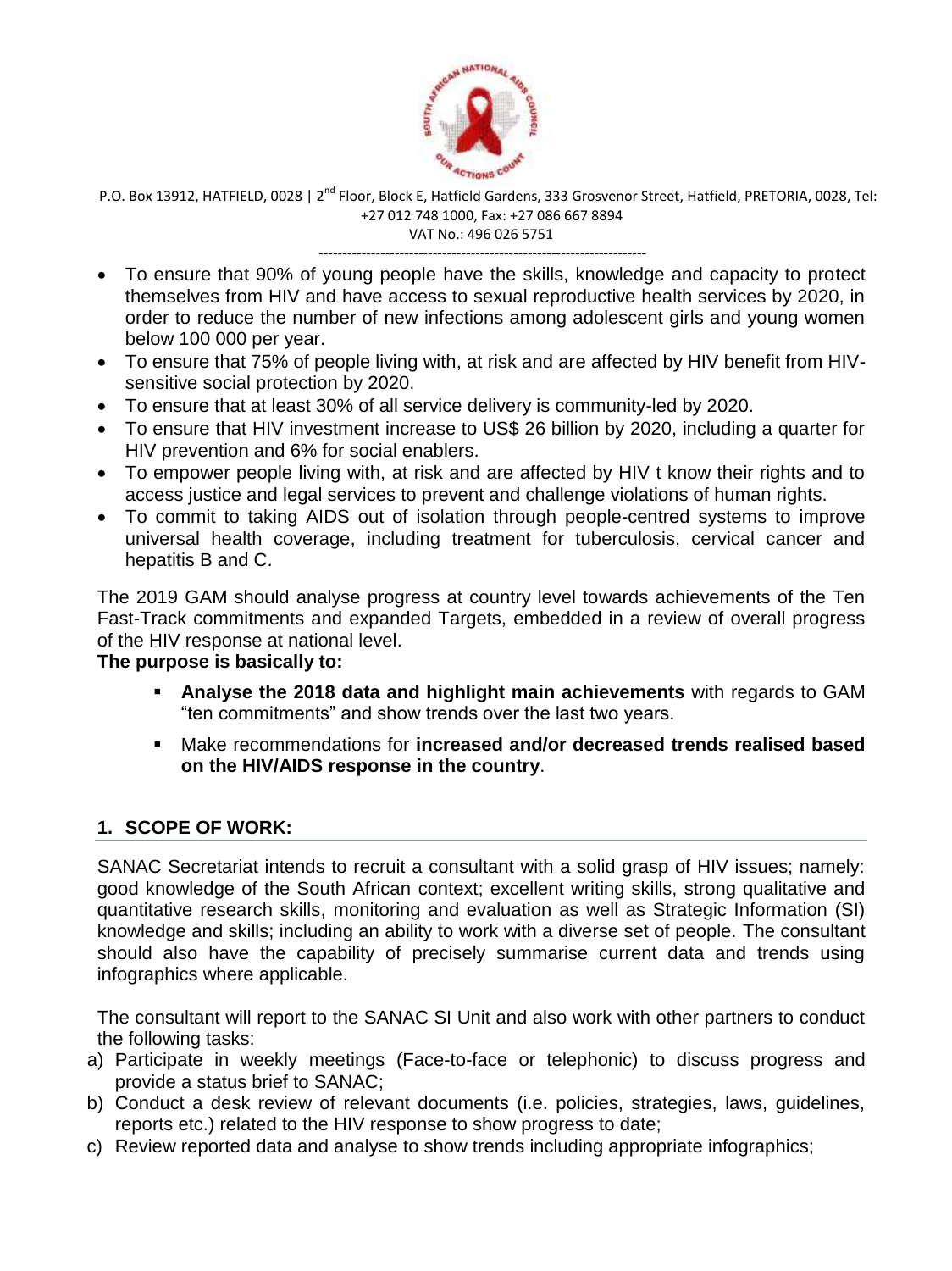

---------------------------------------------------------------------

- d) Compile a final narrative report and incorporate all inputs from SANAC; depicting brief narrative summaries of each of the Fast-Track Commitment; in terms of actual performance, trends, challenges and feasible recommendations.
- e) Ensure that the report is prepared and submitted within set deadlines.

# **3. TIMELINE AND DURATION OF THE CONSULTANCY**

SANAC will contract the consultant for a period of **3 months from April up to June 2020**; and the timelines are as follows:

|    | <b>Deliverables</b>                                                                                                                                                                                       |
|----|-----------------------------------------------------------------------------------------------------------------------------------------------------------------------------------------------------------|
|    | a) Participate in weekly meetings (Face-to Face or Telephonic) as<br>requested to discuss progress and provide a status brief to SANAC;                                                                   |
|    | b) Conduct a desk review of relevant documents (i.e. policies,<br>strategies, laws, guidelines, reports etc.) related to the HIV response<br>to show progress to date; under each of the ten commitments; |
|    | c) Review reported data and analyse to show trends including<br>appropriate infographics;                                                                                                                 |
| d) | Submit draft report to SANAC for review;                                                                                                                                                                  |
| e) | Compile the final report and incorporate all inputs obtained from<br>SANAC:                                                                                                                               |
|    | Ensure that the final progress report is submitted within set timelines.                                                                                                                                  |

# **2. QUALIFICATIONS**

The consultant is expected to have the following qualifications:

- a) Advanced university degree in Public Health, Development Studies, Economics, Public Policy, Social Sciences, and/or a related technical field.
- b) Strong knowledge and understanding of the South Africa HIV and TB epidemic and national response, the legislative, and policy environment including the National Strategic Plans on HIV, STIs and TB and SANAC's mandate
- c) A minimum of 10 years' experience in Public Health, Development Studies, Economics, Public Policy, Social Sciences, and/or a related technical field and Monitoring and Evaluation of HIV and TB.
- d) Aptitude for policy, strategic planning, system development and organizational skills, including results orientation.
- e) Excellent skills in infographics.
- f) Excellent analytical and English writing skills.